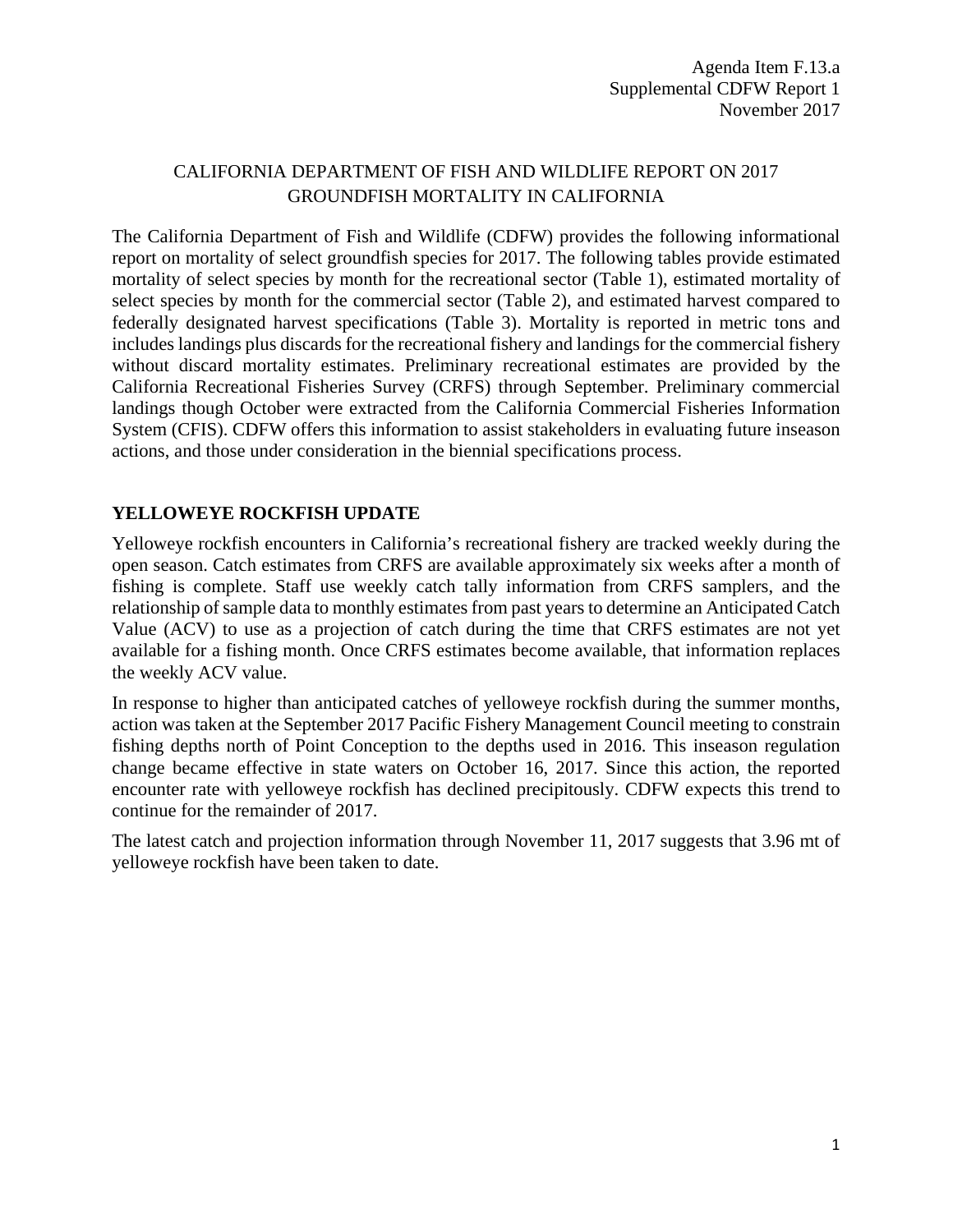| <b>Species</b>                                     | Jan                      | Feb                      | Mar  | Apr                      | May  | June | July | Aug  | <b>Sep</b> | <b>Total</b> |
|----------------------------------------------------|--------------------------|--------------------------|------|--------------------------|------|------|------|------|------------|--------------|
| <b>BOCACCIO</b>                                    | -                        | 0.0                      | 13.8 | 11.6                     | 18.2 | 16.1 | 5.9  | 19.2 | 12.4       | 97.2         |
| <b>COWCOD</b>                                      | $\overline{\phantom{0}}$ | 0.0                      | 0.3  | 0.0                      | 0.1  | 0.0  | 0.1  | 0.1  | 0.0        | 0.6          |
| <b>Black Rockfish</b>                              | $\qquad \qquad -$        | 0.1                      | 0.3  | 1.3                      | 10.1 | 15.2 | 23.6 | 20.1 | 11.6       | 82.3         |
| Blackgill Rockfish S 40°10' N lat.                 | $\qquad \qquad -$        |                          |      |                          |      |      |      |      |            |              |
| <b>Blue Rockfish</b>                               | 0.0                      | 0.3                      | 2.1  | 12.2                     | 10.0 | 15.2 | 32.0 | 24.2 | 24.5       | 120.5        |
| Cabezon                                            | 0.1                      | 0.3                      | 0.9  | 0.6                      | 3.8  | 2.4  | 5.9  | 5.3  | 3.5        | 22.8         |
| $CA$ Scorpionfish <sup>b</sup>                     | 3.9                      | 4.8                      | 5.5  | 3.1                      | 15.7 | 20.0 | 19.4 | 8.3  | 0.3        | 81.0         |
| Canary rockfish                                    | $\qquad \qquad -$        | 0.0                      | 0.1  | 4.5                      | 10.9 | 7.8  | 10.4 | 15.9 | 9.7        | 59.3         |
| Greenlings                                         | 0.0                      | 0.4                      | 1.0  | 0.2                      | 2.2  | 1.2  | 1.3  | 0.9  | 0.5        | 7.7          |
| Lingcod S $40^{\circ}10'$ N lat.                   | 0.4                      | 0.3                      | 7.9  | 26.5                     | 57.7 | 44.9 | 51.3 | 64.6 | 47.8       | 301.4        |
| Nearshore RF N $40^{\circ}10'$ N $1at^b$           | 0.0                      | $\overline{\phantom{0}}$ | 0.0  | $\overline{\phantom{a}}$ | 0.6  | 0.9  | 3.1  | 4.0  | 3.3        | 11.9         |
| Nearshore RF S $40^{\circ}10'$ N lat. <sup>b</sup> | 0.5                      | 1.1                      | 12.8 | 22.4                     | 43.9 | 40.6 | 51.4 | 67.4 | 74.2       | 314.3        |

Table 1. Estimated mortality (mt) of select groundfish species in the California recreational sector by month, 2017.

<span id="page-1-0"></span>Note: 0.0 indicates trace mortality; a dash (-) indicates no mortality.

Data are preliminary

a\ The recreational fishery for California scorpionfish closed on September 1.

b\Does not include black rockfish mortality estimates.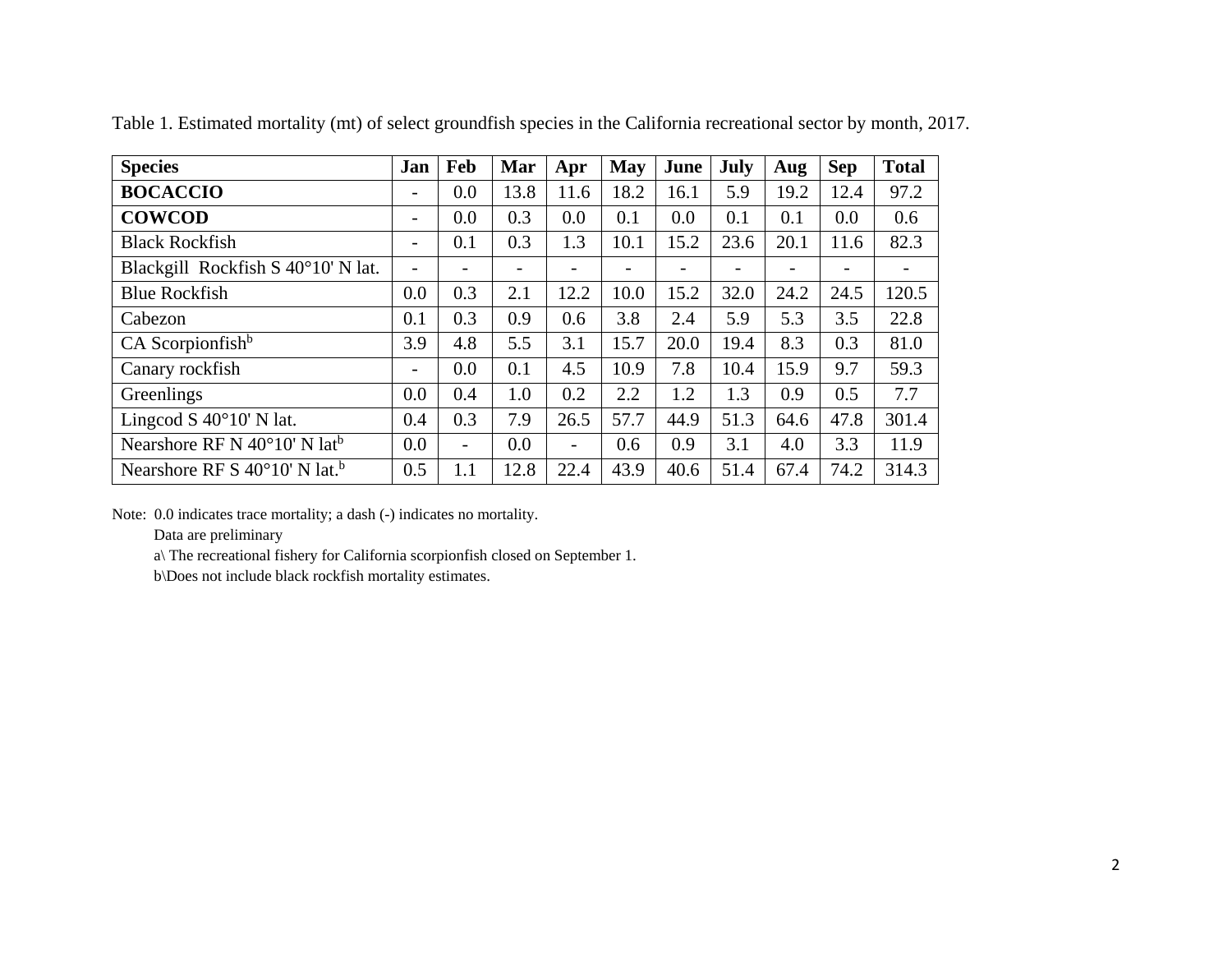| <b>Species</b>                                        | Jan               | Feb | Mar                      | Apr                      | May | June | July | Aug  | <b>Sep</b> | Oct | <b>Total</b> |
|-------------------------------------------------------|-------------------|-----|--------------------------|--------------------------|-----|------|------|------|------------|-----|--------------|
| <b>BOCACCIO</b>                                       | 0.3               | 0.5 | 0.0                      |                          | 0.5 | 1.1  | 1.2  | 0.7  | 0.4        | 0.0 | 4.7          |
| <b>Black Rockfish</b>                                 | 0.5               | 0.3 | 2.4                      | 3.4                      | 8.6 | 10.3 | 7.4  | 7.0  | 5.8        | 0.7 | 46.4         |
| Blackgill Rockfish S 40°10' N lat. <sup>a</sup>       | 1.2               | 0.5 | 1.8                      | 1.8                      | 2.1 | 2.7  | 4.1  | 11.6 | 9.0        | 0.1 | 34.9         |
| <b>Blue Rockfish</b>                                  | 0.6               | 0.5 | 0.8                      | 0.2                      | 0.5 | 1.0  | 1.2  | 1.1  | 0.9        | 0.2 | 7.0          |
| Cabezon                                               | 1.2               | 0.8 | 0.0                      | 0.0                      | 3.1 | 2.5  | 3.5  | 2.7  | 3.7        | 0.2 | 17.7         |
| CA Scorpionfish                                       | 0.0               | 0.0 | $\overline{\phantom{0}}$ | $\overline{\phantom{0}}$ | 0.1 | 0.3  | 0.2  | 0.3  | 0.0        | 1.0 | 1.9          |
| <b>Canary Rockfish</b>                                | $\qquad \qquad =$ | 0.1 | 0.1                      | 0.1                      | 0.5 | 0.4  | 0.6  | 0.9  | 0.8        | 0.1 | 3.6          |
| Greenlings                                            | 0.2               | 0.1 | Ξ.                       | $\overline{\phantom{0}}$ | 0.4 | 0.4  | 0.5  | 0.4  | 0.6        | 0.0 | 2.6          |
| Lingcod S $40^{\circ}10'$ N lat.                      | 1.4               | 1.2 | 0.0                      | $\overline{\phantom{0}}$ | 6.6 | 5.1  | 6.8  | 8.4  | 9.5        | 1.9 | 40.9         |
| Nearshore RF N $40^{\circ}10'$ N lat. <sup>b, c</sup> | 0.3               | 0.0 | 0.8                      | 0.2                      | 0.5 | 0.3  | 0.3  | 1.1  | 1.3        | 0.2 | 5.0          |
| Nearshore RF S $40^{\circ}10'$ N lat. <sup>b</sup>    | 4.7               | 4.5 | $\overline{\phantom{0}}$ | $\overline{\phantom{a}}$ | 8.6 | 8.1  | 12.7 | 11.3 | 11.3       | 1.4 | 62.6         |

Table 2. Estimated mortality (mt) of select groundfish species in the California commercial sector by month, 2017.

<span id="page-2-0"></span>Note: Landings include non-trawl, non-IFQ fixed-gears for limited entry and open access sectors.

Data are preliminary and mortality estimates do not include discard mortality.

0.0 indicates trace mortality; a dash (-) indicates no mortality.

a\Blackgill rockfish landings include both IFQ and non-IFQ sectors.

b\Does not include black rockfish mortality estimates.

c\ Applies only between  $40^{\circ}10'$  N lat. and  $42^{\circ}$  N lat.